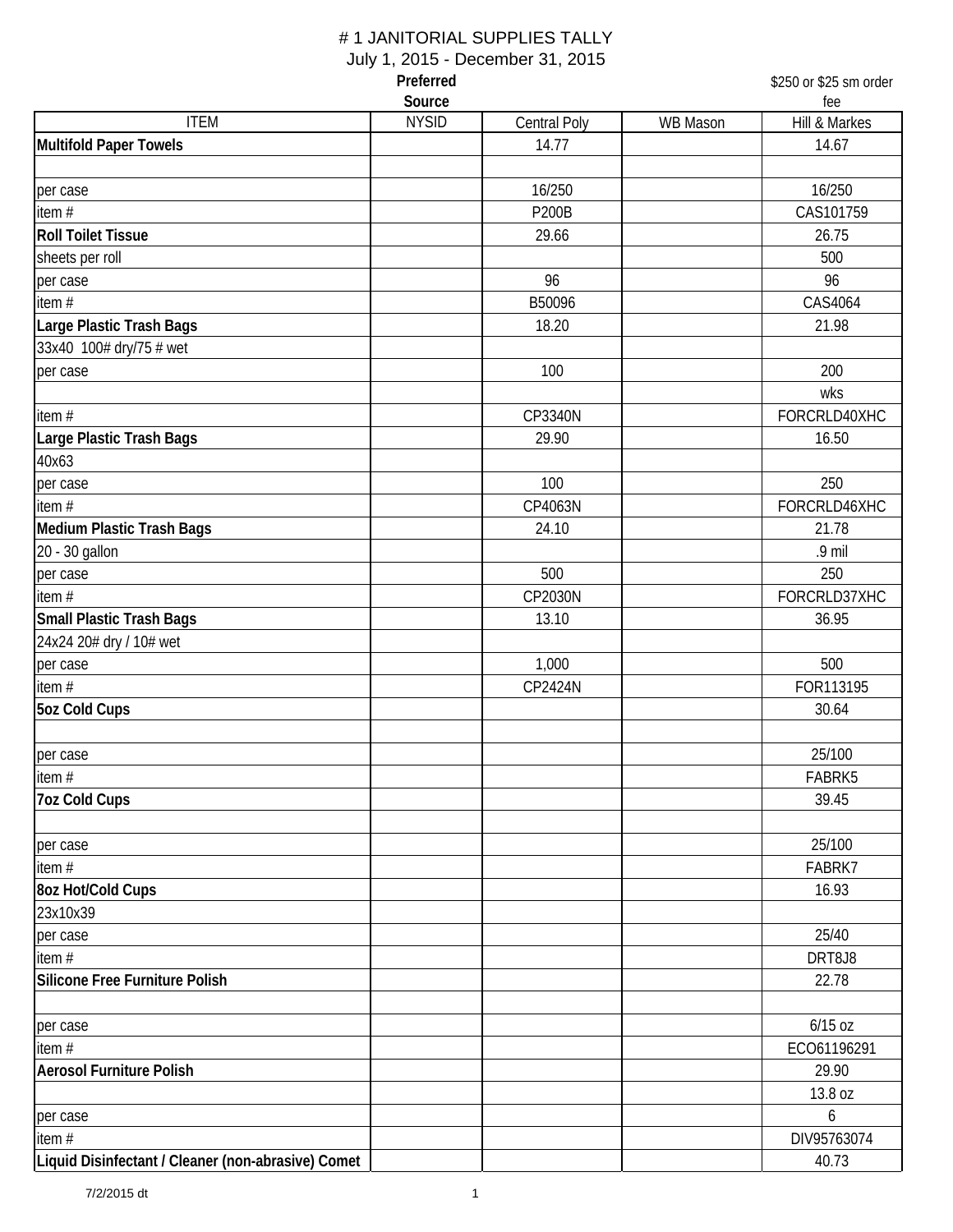| <b>ITEM</b>                         | <b>NYSID</b> | <b>Central Poly</b> | WB Mason | Hill & Markes  |
|-------------------------------------|--------------|---------------------|----------|----------------|
|                                     |              |                     |          | 32 oz          |
| per case                            |              |                     |          | 8              |
| item#                               |              |                     |          | PNG 02287      |
| Roll Paper Towel - White            |              | 17.08               |          | 17.07          |
|                                     |              |                     |          | 85             |
| per case                            |              | 12                  |          | 30             |
| item#                               |              | <b>P700B</b>        |          | CAS4073A1      |
| Roll Paper Towel - Brown            |              |                     |          | 17.07          |
|                                     |              |                     |          | white          |
| per case                            |              |                     |          | 30/85          |
| item $#$                            |              |                     |          | CAS4073A1      |
| <b>Brawny Paper Towel</b>           |              |                     |          | 47.39          |
|                                     |              |                     |          |                |
| per case                            |              |                     |          | 30 / 44 sht    |
| item $#$                            |              |                     |          | PNG 88275      |
| <b>Spray Disinfectant</b>           |              |                     |          |                |
|                                     |              |                     |          |                |
| per case                            |              |                     |          |                |
| item #                              |              |                     |          |                |
| Spray Disinfectant                  |              |                     |          | 26.00          |
| SPRAY PAK or equal                  |              |                     |          | 19oz Claire    |
| per case                            |              |                     |          | 12             |
| item #                              |              |                     |          | CLRCS238       |
| Liquid All Purpose Bathroom Cleaner |              |                     |          | 18.08          |
|                                     |              |                     |          | gal            |
| per case                            |              |                     |          | $\sqrt{4}$     |
| item #                              |              |                     |          | SMZF1232004    |
| <b>Bleach</b>                       |              |                     |          | 13.50          |
|                                     |              |                     |          | 121 oz         |
| per case                            |              |                     |          | 3              |
| item $#$                            |              |                     |          | CLX30966       |
| Oxiclean                            |              |                     |          | 61.02          |
| 25 <sub>lb</sub>                    |              |                     |          | 30 lb          |
| per case                            |              |                     |          | 1              |
| item $#$                            |              |                     |          | CDC3320084012  |
| Plunger                             |              |                     |          | 5.06           |
|                                     |              |                     |          |                |
| per case                            |              |                     |          | ea             |
| item $#$                            |              |                     |          | <b>UNS9201</b> |
| Toilet Brush w/Holder               |              |                     |          | 3.25           |
|                                     |              |                     |          |                |
| per case                            |              |                     |          | ea             |
| item $#$                            |              |                     |          | CONJ506000     |
| <b>Brooms</b>                       |              |                     |          | 4.39           |
|                                     |              |                     |          |                |
| per case                            |              |                     |          | ea             |
| item $#$                            |              |                     |          | CONE502018     |
| Liquid Bowl Cleaner                 |              |                     |          | 16.33          |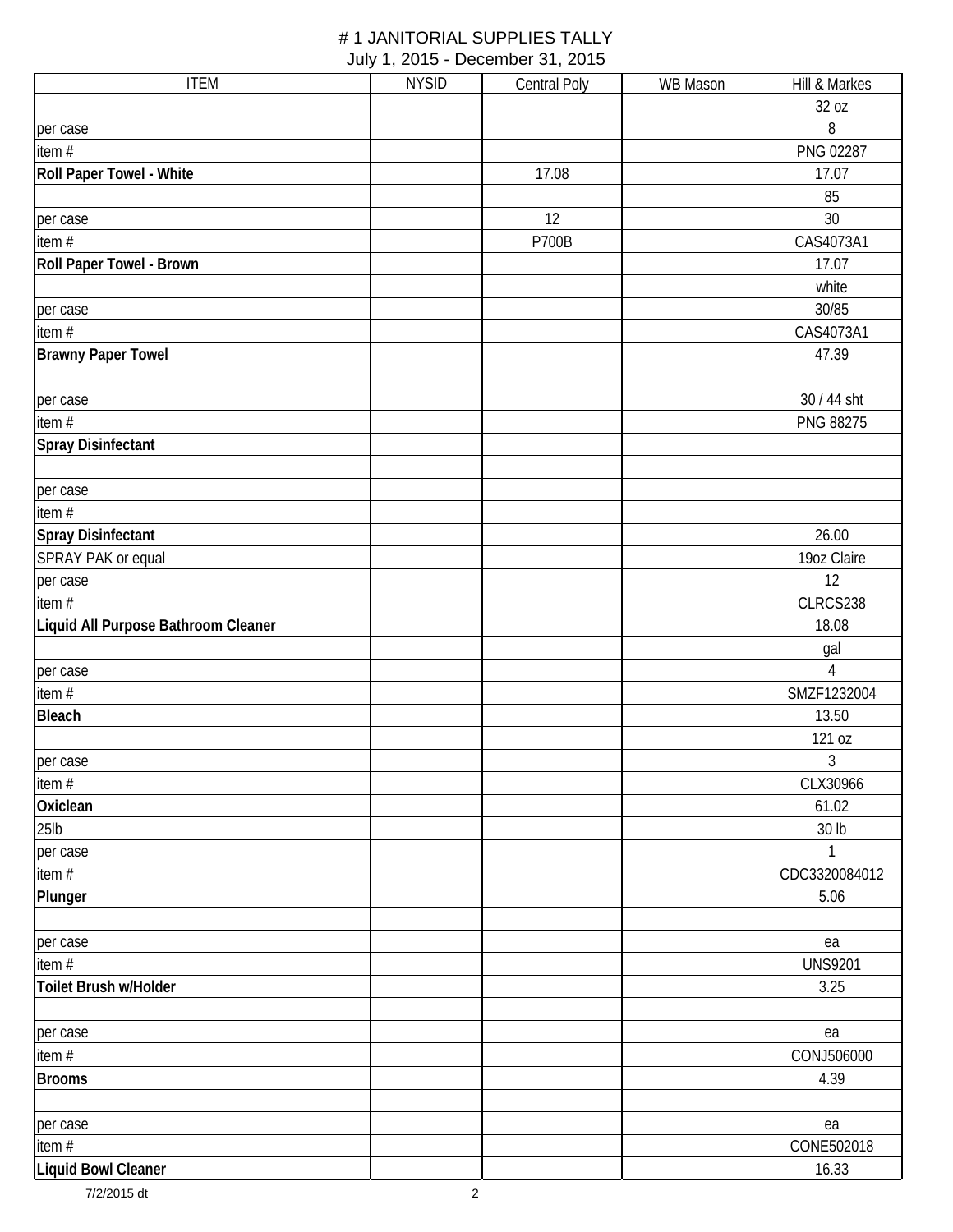| <b>ITEM</b>                                         | <b>NYSID</b> | <b>Central Poly</b> | <b>WB Mason</b> | Hill & Markes  |
|-----------------------------------------------------|--------------|---------------------|-----------------|----------------|
|                                                     |              |                     |                 | 32 oz          |
| per case                                            |              |                     |                 | 12             |
| item#                                               |              |                     |                 | SMZF1175012    |
| Air Deodorizer                                      |              |                     |                 | 23.50          |
|                                                     |              |                     |                 | qt             |
| per case                                            |              |                     |                 | 12             |
| item#                                               |              |                     |                 | SMZL2107012    |
| Air Freshener - 9.7 oz Febreze Air Effects or equal |              |                     |                 |                |
| per case                                            |              |                     |                 |                |
| item #                                              |              |                     |                 |                |
| Odor Obsorbing Gel - 8 oz Natural Magic or equal    |              |                     |                 |                |
|                                                     |              |                     |                 |                |
| per case                                            |              |                     |                 |                |
| item #                                              |              |                     |                 |                |
| <b>8oz Mop Head</b>                                 |              |                     |                 |                |
|                                                     |              |                     |                 |                |
| per case                                            |              |                     |                 |                |
| item #                                              |              |                     |                 |                |
| 16oz Mop Head                                       |              |                     |                 | 9.23           |
|                                                     |              |                     |                 |                |
| per case                                            |              |                     |                 | 3              |
| item #                                              |              |                     |                 | TUWDOL1613     |
| 20oz Mop Head                                       |              |                     |                 | 9.77           |
|                                                     |              |                     |                 |                |
| per case                                            |              |                     |                 | $\mathfrak{Z}$ |
| item#                                               |              |                     |                 | TUWDOL2013     |
| Cotton Wall Mop Pad - 5"x8 1/2" - Geerpes 9502 or   |              |                     |                 |                |
| equal                                               |              |                     |                 |                |
|                                                     |              |                     |                 |                |
| per case                                            |              |                     |                 |                |
| item#                                               |              |                     |                 |                |
| Microfiber Wall Wash Mop Pad - 5"x10 1/2"           |              |                     |                 |                |
|                                                     |              |                     |                 |                |
| per case                                            |              |                     |                 |                |
| item#                                               |              |                     |                 |                |
| Handle for above Microfiber Wall Wash Mop           |              |                     |                 |                |
| per case                                            |              |                     |                 |                |
| item#                                               |              |                     |                 |                |
| Wet Mop - Heavy Duty - Washable - 4 ply - 8 oz      |              |                     |                 |                |
|                                                     |              |                     |                 |                |
| per case                                            |              |                     |                 |                |
| item#                                               |              |                     |                 |                |
| Wet Mop - Heavy Duty - Washable - 4 ply - 12 oz     |              |                     |                 | 8.80           |
|                                                     |              |                     |                 |                |
| per case                                            |              |                     |                 | 3              |
| item #                                              |              |                     |                 | TUWDOL1253     |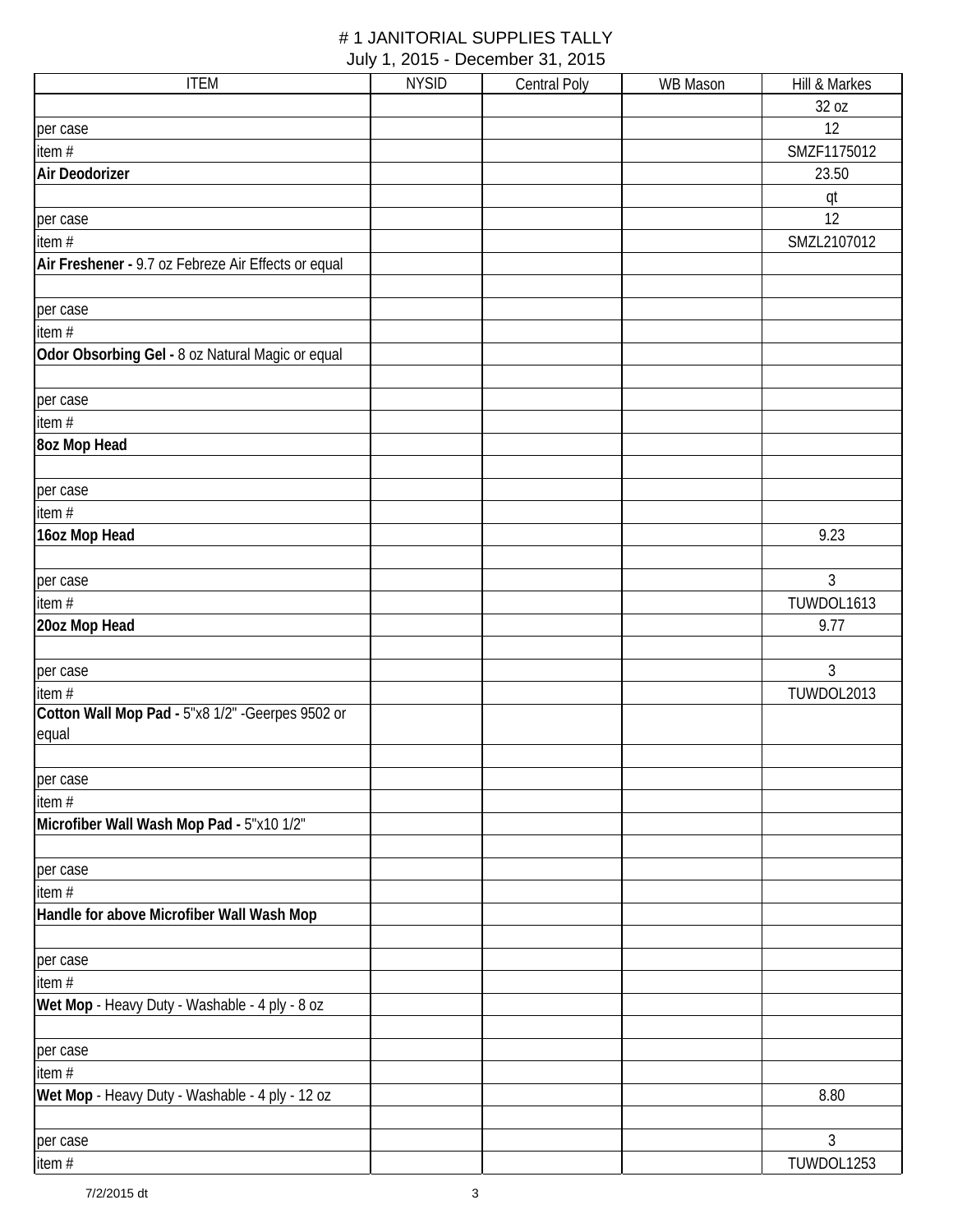| <b>ITEM</b>                                                    | <b>NYSID</b> | <b>Central Poly</b> | <b>WB Mason</b> | Hill & Markes       |
|----------------------------------------------------------------|--------------|---------------------|-----------------|---------------------|
| Wet Mop - Heavy Duty - Washable - 4 ply - 16 oz                |              |                     |                 | 9.57                |
|                                                                |              |                     |                 |                     |
| per case                                                       |              |                     |                 | 3                   |
| item#                                                          |              |                     |                 | TUWDOL1653          |
| Murphy's Oil                                                   |              |                     |                 | 52.45               |
|                                                                |              |                     |                 | gal                 |
| per case                                                       |              |                     |                 | $\overline{4}$      |
| item#                                                          |              |                     |                 | CPL1103             |
| Bully creme cleanser -qt                                       |              |                     |                 | 20.00               |
|                                                                |              |                     |                 | qt                  |
| per case                                                       |              |                     |                 | 12                  |
| item #                                                         |              |                     |                 | SMZG1325012         |
| Digest - gal or equal                                          |              |                     |                 | 25.00               |
|                                                                |              |                     |                 |                     |
| per case                                                       |              |                     |                 | 4 gal               |
| item #                                                         |              |                     |                 | SMZD0860004         |
| Ammonia                                                        |              |                     |                 | 12.19               |
|                                                                |              |                     |                 | 4 gal               |
| per case<br>item #                                             |              |                     |                 | JAB22770521         |
| Powder Cleaner                                                 |              |                     |                 | 21.35               |
|                                                                |              |                     |                 | 21 oz Babo w/bleach |
| per case                                                       |              |                     |                 | 24                  |
| item $#$                                                       |              |                     |                 | CAL752088           |
| Simple Green - gal or equal - Provide Sample &                 |              |                     |                 |                     |
| Specs if equal product                                         |              |                     |                 | 64.20               |
|                                                                |              |                     |                 | gal                 |
| per case                                                       |              |                     |                 | 6                   |
| item $#$                                                       |              |                     |                 | CALSG13005          |
| Grout Cleaner - qt                                             |              |                     |                 | 36.66               |
|                                                                |              |                     |                 | 32 oz               |
| per case                                                       |              |                     |                 | 12                  |
| item $#$                                                       |              |                     |                 | DIV90550            |
| CLR - qt or equal - Provide Sample & Specs if equal<br>product |              |                     |                 |                     |
| per case                                                       |              |                     |                 |                     |
| item #                                                         |              |                     |                 |                     |
| 32oz Spray Bottles                                             |              |                     |                 | .42                 |
|                                                                |              |                     |                 | ea                  |
| per case                                                       |              |                     |                 |                     |
| item#                                                          |              |                     |                 | <b>IMP5032WG</b>    |
| <b>Trigger Sprayers</b>                                        |              |                     |                 | .41                 |
|                                                                |              |                     |                 | ea                  |
| per case                                                       |              |                     |                 |                     |
| item #                                                         |              |                     |                 | <b>IMP4902</b>      |
| Oil Based Stainless Steel Cleaner                              |              |                     |                 | 23.72<br>14 oz      |
|                                                                |              |                     |                 |                     |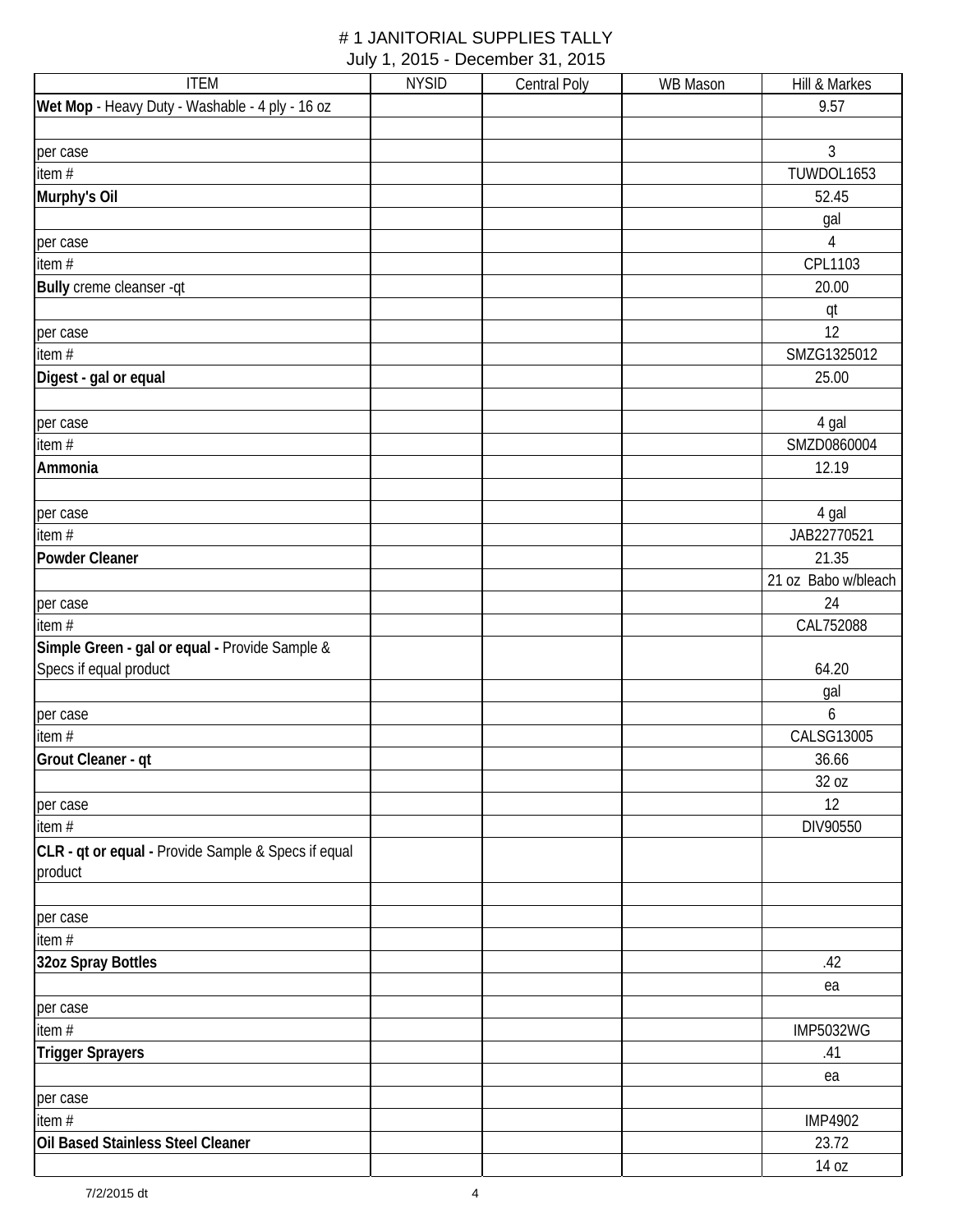| <b>ITEM</b>                    | <b>NYSID</b> | <b>Central Poly</b> | <b>WB</b> Mason | Hill & Markes  |
|--------------------------------|--------------|---------------------|-----------------|----------------|
| per case                       |              |                     |                 | 12             |
| item#                          |              |                     |                 | CLRCS227       |
| <b>Stainless Steel Cleaner</b> |              |                     |                 | 23.72          |
|                                |              |                     |                 | 14 oz          |
| per case                       |              |                     |                 | 12             |
| item #                         |              |                     |                 | CLRCS227       |
| <b>Mop Handles</b>             |              |                     |                 | 10.50          |
|                                |              |                     |                 | ea             |
| per case                       |              |                     |                 |                |
| item $#$                       |              |                     |                 | IMP94          |
| <b>Floor Wax</b>               |              |                     |                 | 44.45          |
|                                |              |                     |                 | 2-3 weeks      |
| per case                       |              |                     |                 | 5 gal          |
| item #                         |              |                     |                 | SMZCS0740005   |
| <b>Floor Stripper</b>          |              |                     |                 | 31.10          |
|                                |              |                     |                 | 2-3 weeks      |
| per case                       |              |                     |                 | 5 gal          |
| item #                         |              |                     |                 | SMZR3025005    |
| <b>Floor Finish</b>            |              |                     |                 | 44.45          |
|                                |              |                     |                 | 2-3 weeks      |
| per case                       |              |                     |                 | 5 gal          |
| item #                         |              |                     |                 | SMZCS0740005   |
| <b>Laundry Detergent</b>       |              |                     |                 |                |
|                                |              |                     |                 |                |
| per case                       |              |                     |                 |                |
| item #                         |              |                     |                 |                |
| <b>Dish Detergent</b>          |              |                     |                 | 18.30          |
|                                |              |                     |                 | gal            |
| per case                       |              |                     |                 | $\sqrt{4}$     |
| item $#$                       |              |                     |                 | SMZP2705004    |
| Cleaner / Degreaser            |              |                     |                 | 16.50          |
| Simonize AP7                   |              |                     |                 | gal            |
| per case                       |              |                     |                 | $\overline{4}$ |
| item #                         |              |                     |                 | SMZP2666004    |
| Cleaner / Degreaser            |              |                     |                 | 18.85          |
| Simonize Strike Force          |              |                     |                 | qt             |
| per case                       |              |                     |                 | 12             |
| item #                         |              |                     |                 | SMZC0595012    |
| GOJO Liquid Hand Soap          |              |                     |                 | 41.25          |
| 2L-2217                        |              |                     |                 | 2000ml         |
| per case                       |              |                     |                 | $\sqrt{4}$     |
| item $#$                       |              |                     |                 | GJ221704       |
| Dispenser for 2217             |              |                     |                 | $\mathbf{0}$   |
|                                |              |                     |                 |                |
| per case                       |              |                     |                 | 8/cs           |
| item #                         |              |                     |                 | GJ223008       |
| <b>Liquid Hand Soap</b>        |              |                     |                 | 18.45          |
|                                |              |                     |                 | gal            |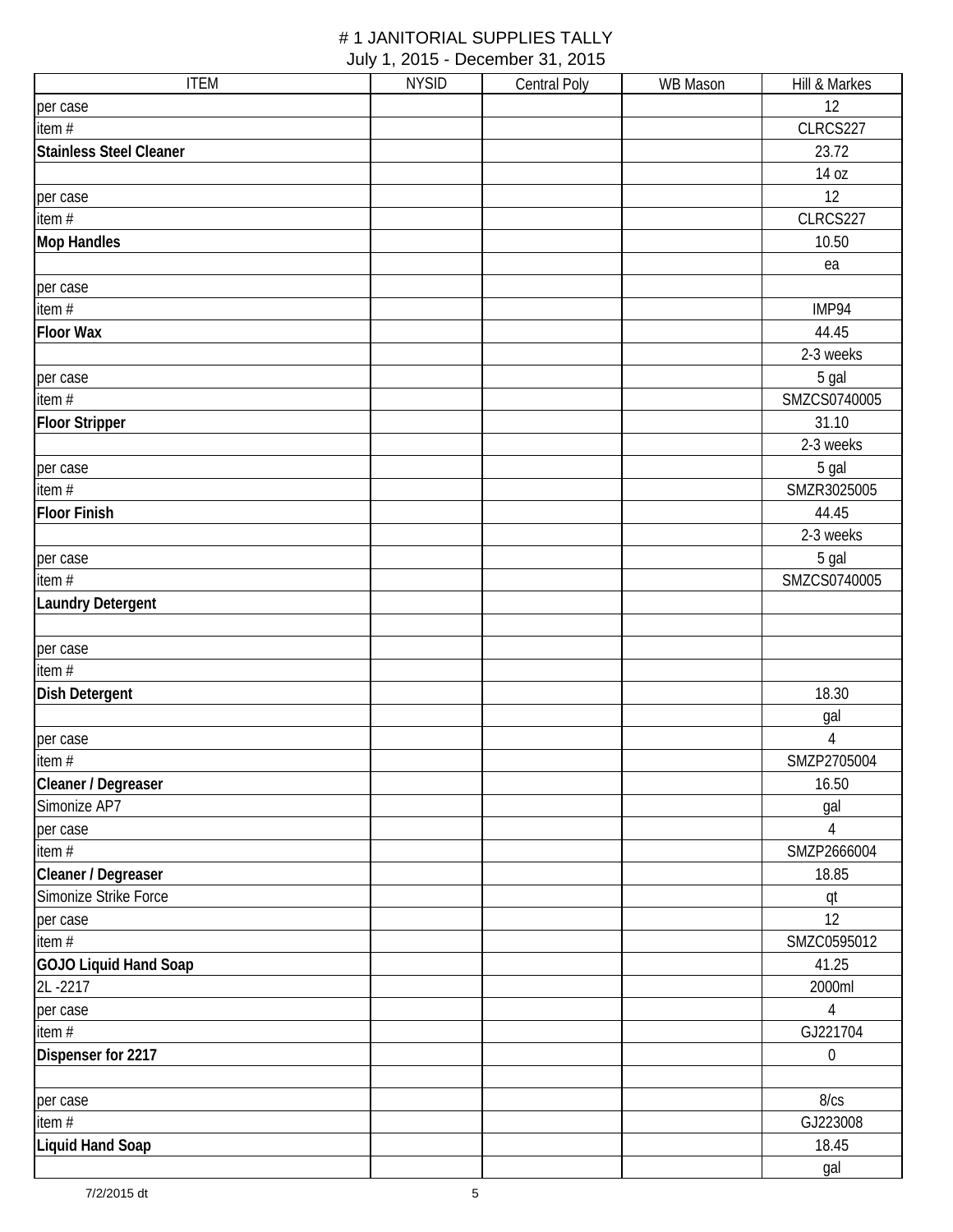| <b>ITEM</b>                                     | <b>NYSID</b> | <b>Central Poly</b> | <b>WB Mason</b> | Hill & Markes             |
|-------------------------------------------------|--------------|---------------------|-----------------|---------------------------|
| per case                                        |              |                     |                 | 4                         |
| item#                                           |              |                     |                 | SMZCS025004               |
| <b>Hand Sanitizers</b>                          |              |                     |                 | 45.78                     |
| Purell 9656/9657                                |              |                     |                 | 800ml                     |
| per case                                        |              |                     |                 | 6                         |
| item #                                          |              |                     |                 | GJ965606                  |
| <b>Hand Sanitizers Foam</b>                     |              |                     |                 | 51.25                     |
| 5392                                            |              |                     |                 | 1200ml                    |
| per case                                        |              |                     |                 | $\overline{2}$            |
| item #                                          |              |                     |                 | GJ539202                  |
| Single Use Laundry Det                          |              |                     |                 | 29.70                     |
|                                                 |              |                     |                 | 2 oz                      |
| per case                                        |              |                     |                 | 100                       |
| item $#$                                        |              |                     |                 | VEN2979267                |
| Prolux Vacuum Bags                              |              |                     |                 |                           |
|                                                 |              |                     |                 |                           |
| Mighty Mite Type MM Vacuum Bags                 |              |                     |                 |                           |
|                                                 |              |                     |                 |                           |
| per case                                        |              |                     |                 |                           |
| item#                                           |              |                     |                 |                           |
| Sanitaire Vacuum Bags - UP 1 - 9100, C4900      |              |                     |                 |                           |
|                                                 |              |                     |                 |                           |
| per case                                        |              |                     |                 |                           |
| item $#$                                        |              |                     |                 |                           |
| Sanitaire Vacuum Bags - SD - P1/6600            |              |                     |                 |                           |
|                                                 |              |                     |                 |                           |
| Vacuum Cleaner Scent Tabs - Style 515           |              |                     |                 |                           |
|                                                 |              |                     |                 |                           |
| Ecolab TriStar Flexylight                       |              |                     |                 | 125.28                    |
| #16326                                          |              |                     |                 |                           |
|                                                 |              |                     |                 | 5 gal                     |
| per case<br>item#                               |              |                     |                 | ECO16326                  |
| <b>Ecolab Neutral Floor Cleaner</b>             |              |                     |                 | 50.49                     |
| #6100035                                        |              |                     |                 | 2 liter                   |
|                                                 |              |                     |                 | 2                         |
| per case<br>item $#$                            |              |                     |                 | ECO6100035                |
| Ecolab Heavy Duty Bathroom Cleaner Disinfectant |              |                     |                 | 73.30                     |
| #10158                                          |              |                     |                 | 2 liter                   |
|                                                 |              |                     |                 | $\overline{2}$            |
| per case                                        |              |                     |                 | ECO10158                  |
| item#                                           |              |                     |                 |                           |
| <b>Ecolab Orange Force</b>                      |              |                     |                 | 50.38                     |
| #21038                                          |              |                     |                 | 2 liter<br>$\overline{2}$ |
| per case                                        |              |                     |                 |                           |
| item#                                           |              |                     |                 | ECO21038                  |
| Ecolab Revitalize Perfusion Carpet Cleaner      |              |                     |                 | 82.98                     |
| #10379                                          |              |                     |                 | 2-3 week                  |
| per case                                        |              |                     |                 | 10#                       |
| item #                                          |              |                     |                 | ECO10379                  |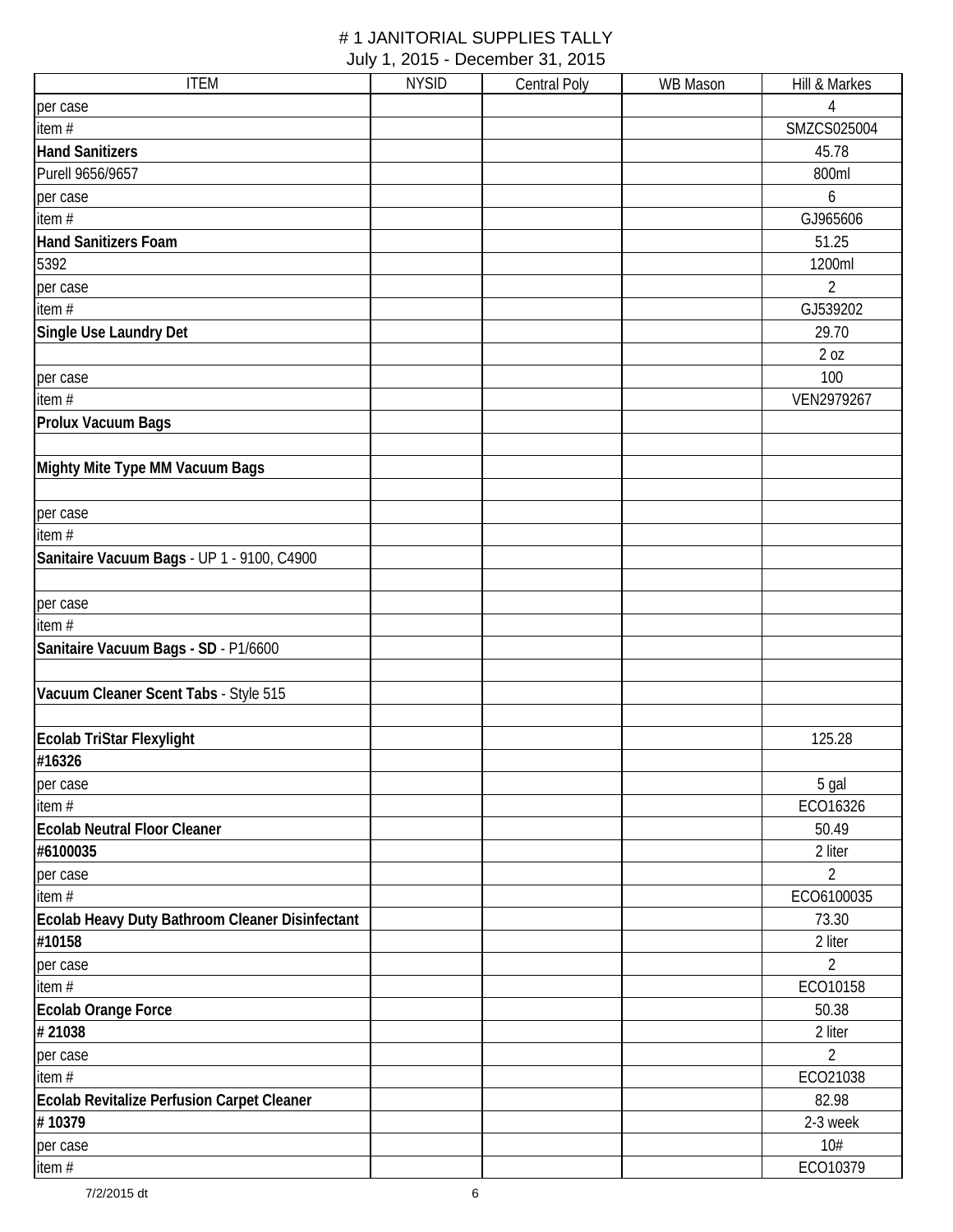| <b>ITEM</b>                                    | <b>NYSID</b> | <b>Central Poly</b> | <b>WB Mason</b>  | Hill & Markes    |
|------------------------------------------------|--------------|---------------------|------------------|------------------|
| Ecolab Revitalize Encapsulation Carpet Cleaner |              |                     |                  | 41.07            |
| # 61495099                                     |              |                     |                  | 2-3 week         |
| per case                                       |              |                     |                  | 4/gal            |
| item#                                          |              |                     |                  | ECO61495077      |
| <b>Ecolab Solid Surge Plus</b>                 |              |                     |                  | 172.06           |
| #17905                                         |              |                     |                  | 9#               |
| per case                                       |              |                     |                  | 4                |
| item $#$                                       |              |                     |                  | ECO17905         |
| Ecolab All Purpose Cleaner                     |              |                     |                  | 125.80           |
| #14205                                         |              |                     |                  | 2 liter          |
| per case                                       |              |                     |                  | $\overline{2}$   |
| item#                                          |              |                     |                  | ECO14205         |
| <b>Ecolab Solid Navisoft</b>                   |              |                     |                  | 106.59           |
| #16001                                         |              |                     |                  | 6#               |
| per case                                       |              |                     |                  | $\overline{2}$   |
| item $#$                                       |              |                     |                  | ECO16001         |
| <b>Ecolab Stain Away</b>                       |              |                     |                  | 47.20            |
| #13649                                         |              |                     |                  | $4\#$            |
| per case                                       |              |                     |                  | $\overline{2}$   |
| item #                                         |              |                     |                  | ECO13649         |
| Disposable Multipurpose Rags                   |              |                     |                  | 31.50            |
| per case                                       |              |                     |                  | 800/bx           |
| item $#$                                       |              |                     |                  | KIM05800         |
| Shop Rags - 100% cotton                        |              |                     |                  |                  |
|                                                |              |                     |                  |                  |
| per case                                       |              |                     |                  |                  |
| item#                                          |              |                     |                  |                  |
| Terry Cloth Rags - 14 x 14                     |              |                     | 27.00            | 48.07            |
|                                                |              |                     | 5# box ???       | $25#$ box        |
| per case                                       |              |                     |                  |                  |
| item $#$                                       |              |                     | <b>ULINS7288</b> | HSP53425         |
| <b>Glass Cleaner</b>                           |              |                     | 13.88            | 16.47            |
|                                                |              |                     |                  | qt               |
| per case                                       |              |                     | $\overline{4}$   | 12               |
| item#                                          |              |                     | CALISZ80400004   | SMZ08012         |
| Revitalize Miracle Spotter w/sprayer           |              |                     |                  | 75.20            |
| #14511                                         |              |                     |                  | 20 oz            |
| per case                                       |              |                     |                  | $\overline{2}$   |
| item#                                          |              |                     |                  | ECO14511         |
| Antibacterial Foam Soap - 1250ml               |              |                     | 35.69            | 38.00            |
|                                                |              |                     | 1200ml           | 1250ml           |
| per case                                       |              |                     | 3                | 3                |
| item#                                          |              |                     | GOJ881203CT      | GJE5162EXL       |
| Antibacterial Foam Soap Dispenser - 1250ml     |              |                     | 2.85             | $\boldsymbol{0}$ |
| per case                                       |              |                     | $\overline{1}$   | ea               |
| item#                                          |              |                     | GOJ888006        | GJ515506EXL      |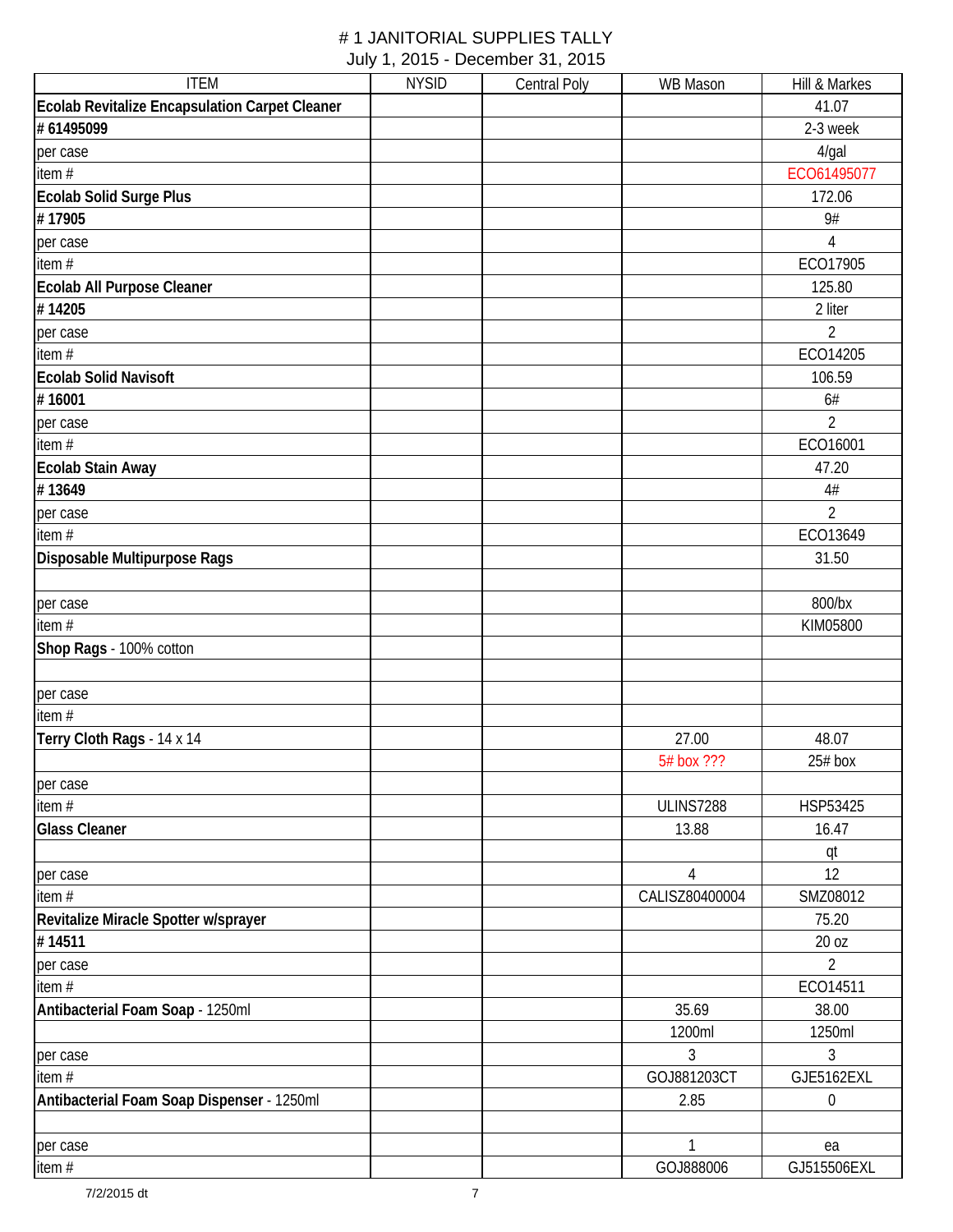| <b>ITEM</b>                                         | <b>NYSID</b>   | <b>Central Poly</b> | <b>WB Mason</b>   | Hill & Markes   |
|-----------------------------------------------------|----------------|---------------------|-------------------|-----------------|
| Snapback Spray Buff Floor Cleaner                   |                |                     | 35.85             | 78.13           |
|                                                     |                |                     |                   | gal             |
| per case                                            |                |                     | $\overline{4}$    | $\overline{4}$  |
| item $#$                                            |                |                     | BCC6080400        | DIV904116       |
| MPC All-Surf All Purpose Cleaner or Equal           |                |                     | 14.86             | 16.50           |
|                                                     |                |                     | gal               |                 |
| per case                                            |                |                     | 4                 | $4$ /gal        |
| item #                                              |                |                     | <b>BWK3424</b>    | SMZP2666004     |
| Simonize Freedom Bowl Cleaner - 4 gal or equal      |                |                     | 13.75             | 18.82           |
|                                                     |                |                     | 32 oz             | gal             |
| per case                                            |                |                     | 12                | $\overline{4}$  |
| item $#$                                            |                |                     | SLD6192622        | SMZF1232004     |
| Magic Erasers (Mr. Clean) or equal                  | 12.19          |                     | 22.58             | 22.02           |
|                                                     |                |                     |                   |                 |
| per case                                            | 24/cs          |                     | 6/4/cs            | 6/4/cs          |
| item#                                               | D4715-0000-000 |                     | <b>PGC82027CT</b> | PNG82027        |
| Orange Glo or equal                                 |                |                     | 80.26             |                 |
|                                                     |                |                     | 32 oz             |                 |
| per case                                            |                |                     | 12                |                 |
| item #                                              |                |                     | CDC5703721283CT   |                 |
| <b>Enmotion Towels</b>                              |                | 37.66               | 41.75             | 43.35           |
| <b>Brown</b>                                        |                |                     | 800'              | 800'            |
| per case                                            |                | 6                   | 6                 | 6               |
| item #                                              |                | <b>VD816N</b>       | GPC89480          | GPF89480        |
| <b>Enmotion Towels</b>                              |                | 41.11               | 43.90             | 45.64           |
| White                                               |                |                     | 800'              | 800'            |
| per case                                            |                | 6                   | 6                 | 6               |
| item $#$                                            |                | <b>VD816B</b>       | GPC89460          | GPF89460        |
| Urinal Blocks - Krystal or equal                    |                |                     | 9.15              | 79.65           |
|                                                     |                |                     |                   | 12/12           |
| per case                                            |                |                     | 12                | 3 oz            |
| item #                                              |                |                     | HO504901          | <b>NIL1000</b>  |
| Urinal Screen - deodorizing - citrus scent - Sample |                |                     |                   |                 |
| Please                                              |                |                     |                   | 9.50            |
|                                                     |                |                     |                   |                 |
| per case                                            |                |                     |                   | $12$ /bx        |
| Sanitary Napkin Receptacle Liner 10 x 7 x 3         |                |                     |                   | 13.06           |
|                                                     |                |                     |                   |                 |
| per case                                            |                |                     |                   | 500/cs          |
| item#                                               |                |                     |                   | <b>HSP260</b>   |
| item#                                               |                |                     |                   | <b>NIL2001C</b> |
| Revitalize Carp Cleaner                             |                |                     |                   | 41.07           |
| 61495077                                            |                |                     |                   | 2 liter         |
| per case                                            |                |                     |                   | $\overline{2}$  |
| item $#$                                            |                |                     |                   | ECO61495077     |
| Oasis 63 - disinfectant                             |                |                     |                   | 52.74           |
| # ECO14206                                          |                |                     |                   | 2 liter         |
| per case                                            |                |                     |                   | $\overline{2}$  |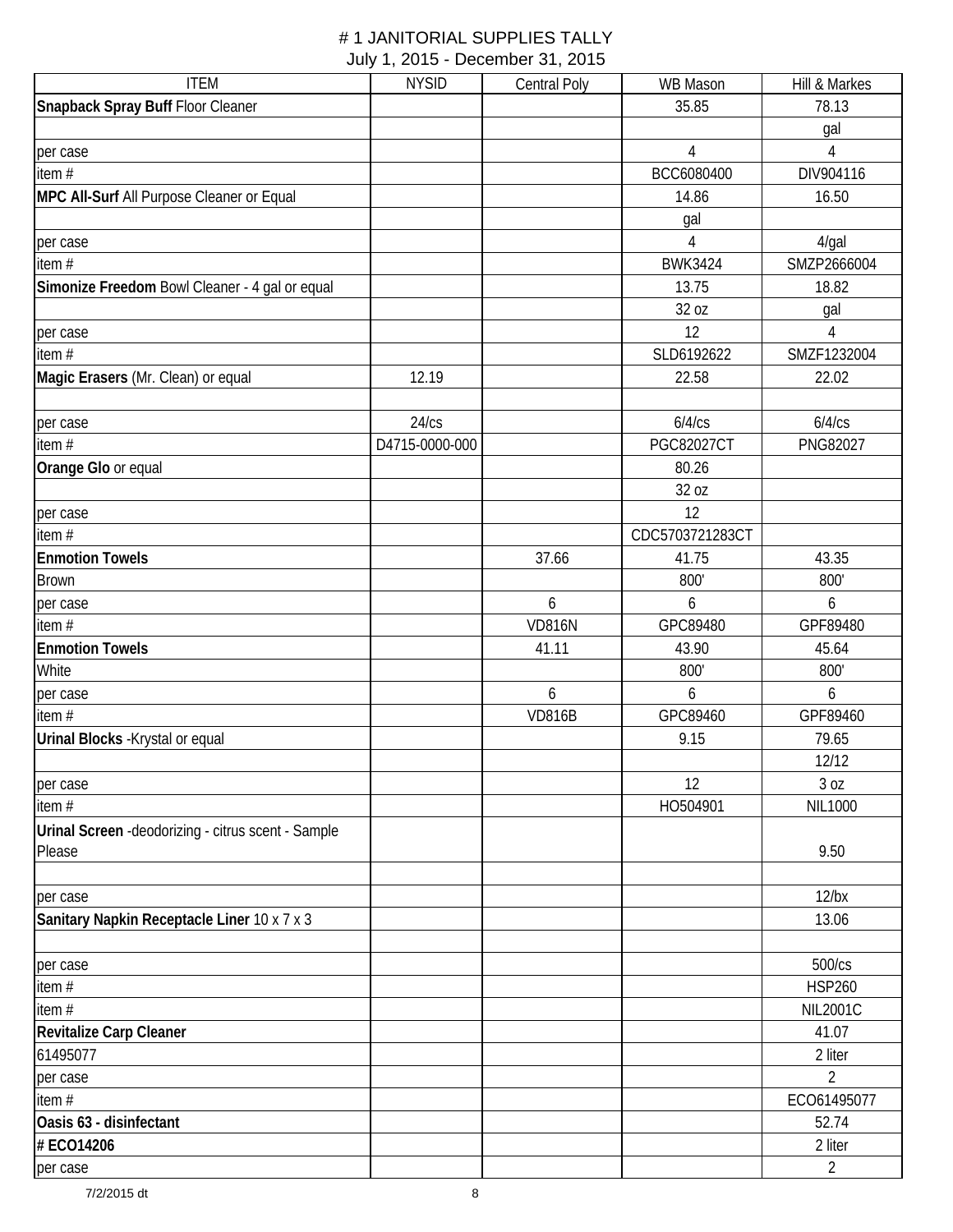| <b>ITEM</b>                          | <b>NYSID</b> | Central Poly | WB Mason | Hill & Markes       |
|--------------------------------------|--------------|--------------|----------|---------------------|
| item #                               |              |              |          | ECO14206            |
| Oasis 41 - glass cleaner             |              |              |          | 48.55               |
| # ECO24156                           |              |              |          | 2 liter             |
| per case                             |              |              |          |                     |
| item #                               |              |              |          | ECO6100289          |
| Oasis Pro 16                         |              |              |          | 50.38               |
| # ECO21038                           |              |              |          | 2 liter             |
| per case                             |              |              |          |                     |
| item#                                |              |              |          | ECO21038            |
|                                      |              |              |          | \$250 or \$25.00 sm |
| MINIMUM ORDER TO AVOID SHIPPING FEES |              |              |          | order fee           |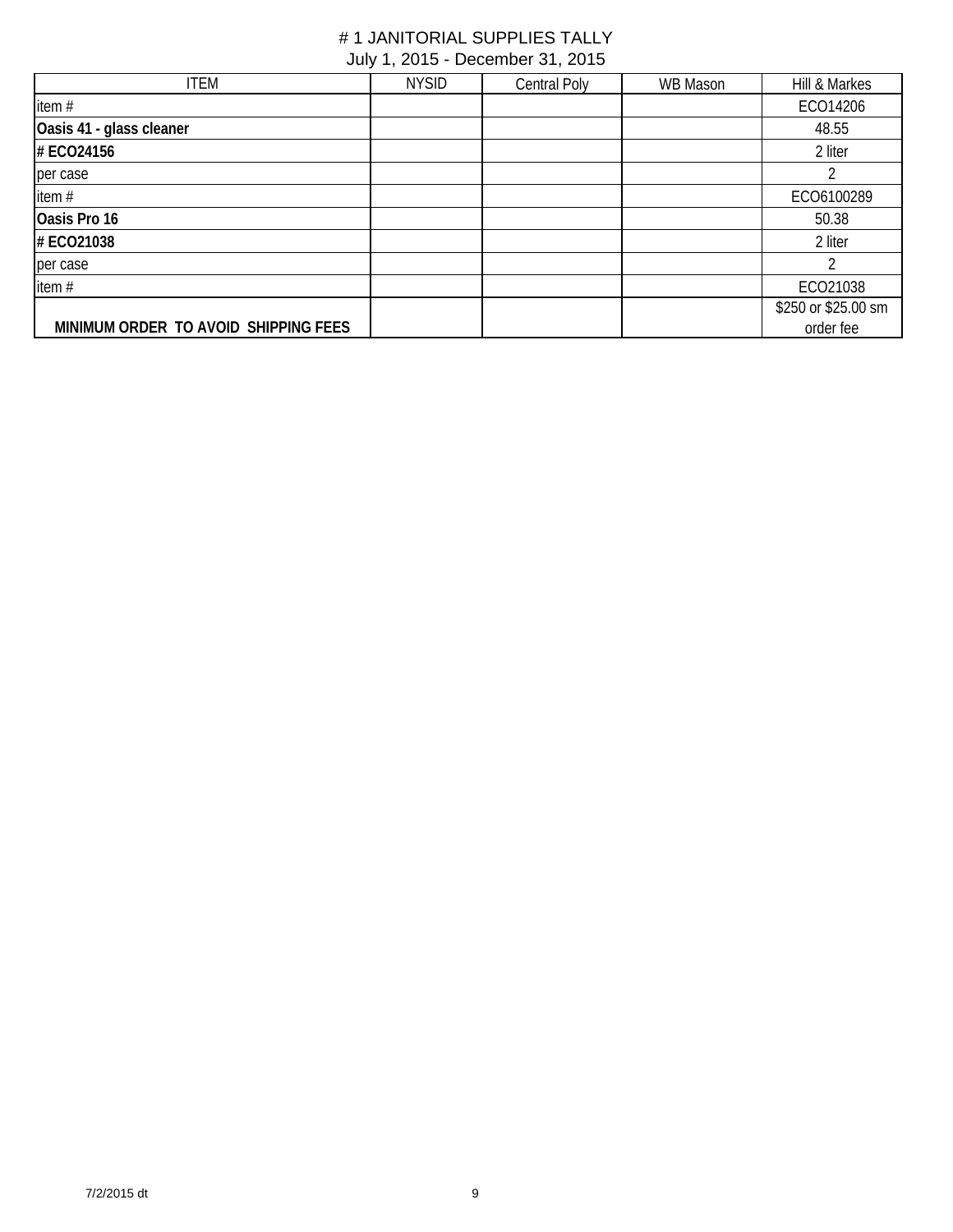|                                   |                     |                   | \$250 or \$25 sm order chg |
|-----------------------------------|---------------------|-------------------|----------------------------|
| <b>ITEM</b>                       | <b>Central Poly</b> | <b>WB Mason</b>   | Hill & Markes              |
| All-Purpose Liquid Cleaner        |                     | 18.31             | 16.50                      |
| gal                               |                     |                   |                            |
| per case                          |                     | 4                 | 4 gal                      |
| item $#$                          |                     | SLD5508983        | SMZP2666004                |
| <b>Aluminum Foil</b>              |                     | 21.84             | 14.75                      |
|                                   |                     |                   |                            |
| per case                          |                     |                   | roll                       |
| item#                             |                     | SGV4054480        | <b>WES294</b>              |
| <b>Apron Plastic</b>              |                     | 4.37              | 39.50                      |
|                                   |                     |                   | 24x42                      |
| per case                          |                     | 100               | 10/100                     |
| item#                             |                     | P177E750072505    | ISL250011                  |
| Bags: 10# Elephant                |                     |                   | 17.53                      |
|                                   |                     |                   |                            |
| per case                          |                     |                   | 500                        |
| item #                            |                     |                   | DUO30910                   |
| Bags: 10# Brown                   |                     | 10.79             | 9.96                       |
|                                   |                     |                   |                            |
| per case                          |                     | 500               | 500                        |
| item $#$                          |                     | <b>BAGGK10500</b> | DUO80985                   |
| Bags: 8# Brown Paper              |                     | 13.14             | 9.60                       |
|                                   |                     |                   |                            |
| per case                          |                     | 500               | 500                        |
| item#                             |                     | BAGGH8500         | DUO80984                   |
| Bags: 6# White - waxed            | 37.42               |                   | 45.13                      |
|                                   |                     |                   |                            |
| per case                          | 1,000               |                   | 1,000                      |
| item #                            | 06PP                |                   | PPC300296                  |
| Bags: 6# White                    |                     | 12.91             | 12.25                      |
|                                   |                     |                   |                            |
| per case                          |                     | 500               | 500                        |
| item $#$                          |                     | <b>BAGGW6500</b>  | DU081223                   |
| Bags: 6# Brown                    |                     | 8.18              | 8.68                       |
|                                   |                     |                   |                            |
| per case                          |                     | 500               | 500                        |
| item $#$                          |                     | BAGGK6500         | DUO80983                   |
| Bags: 4# Brown                    |                     | 7.11              | 7.05                       |
|                                   |                     |                   |                            |
| per case                          |                     | 500               | 500                        |
| item #                            |                     | BAGGK4500         | DU081007                   |
| Garbage Bags - Heavy              | 34.00               | 27.50             | 21.98                      |
| 30-33 gal                         |                     |                   | $2-3$ wk                   |
| per case                          | 500                 | 500               | 200                        |
| item #                            | CP3033H             | HER26640MNR01     | FORCRLD40XHC               |
| Garbage Bags - Heavy Duty - Black | 23.80               | 18.80             | 23.46                      |
| 56 gal                            |                     |                   | 38x58, 1.5 mil             |
| per case                          | 100                 | 100               | 100                        |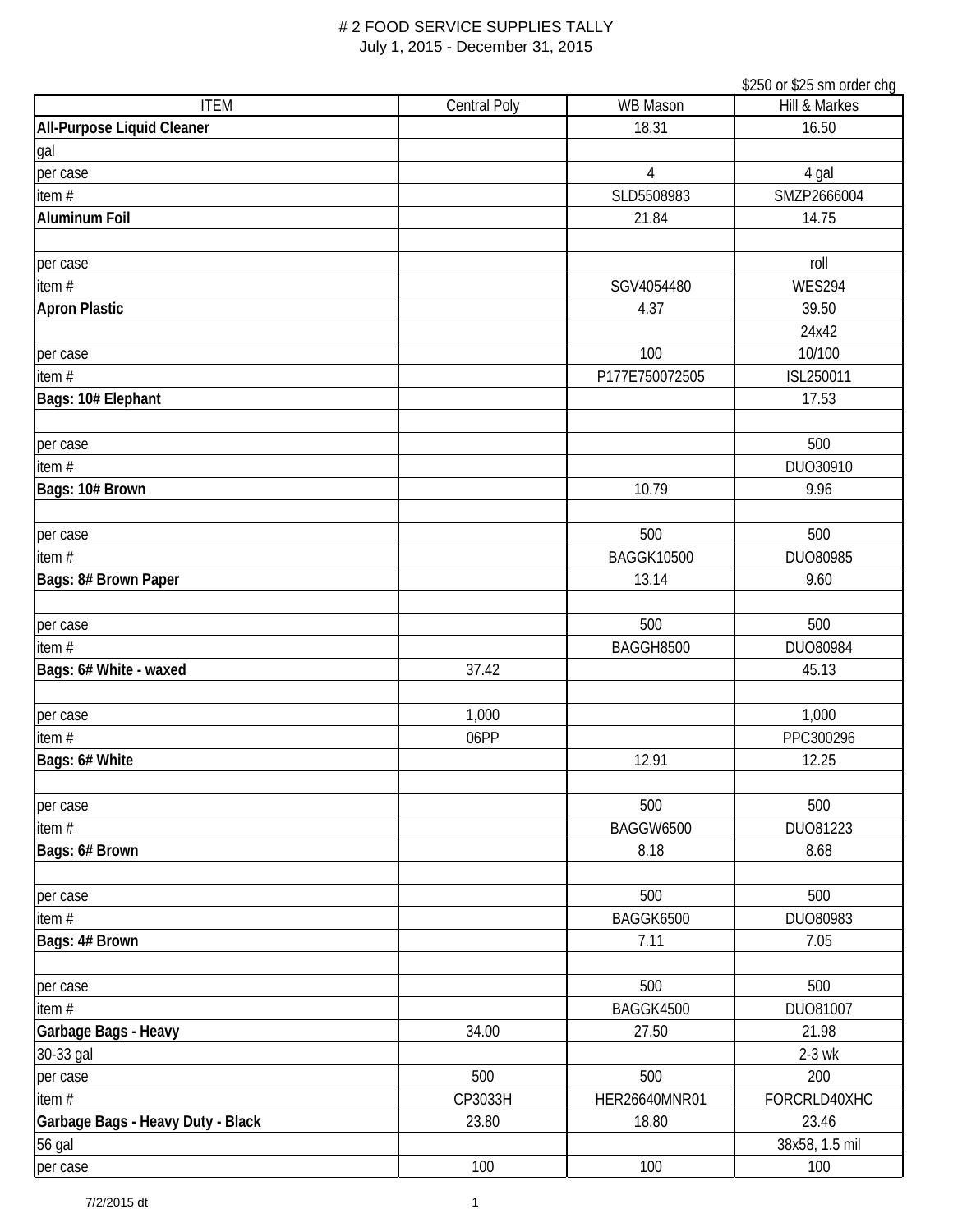|                                   |              |                   | \$250 or \$25 sm order chg |
|-----------------------------------|--------------|-------------------|----------------------------|
| <b>ITEM</b>                       | Central Poly | <b>WB Mason</b>   | Hill & Markes              |
| item #                            | CP56KH       | <b>HERX86475K</b> | FORBCH60                   |
| Garbage Bags - Heavy Duty - Clear | 26.40        |                   | 23.96                      |
| 56 gal                            |              |                   | 38x58, 1.5 mil             |
| per case                          | 100          |                   | 100                        |
| item #                            | CP56NH       |                   | FORCL60H                   |
| Poly Bags                         | 17.00        | 11.01             | 9.30                       |
| 6x3x15                            |              |                   |                            |
| per case                          | 500          | 1,000             | 1,000                      |
| item #                            | CP6315       | PME76000204       | FOR110NP                   |
| <b>Poly Bags</b>                  | 23.00        |                   | 20.61                      |
| 10x18x24                          |              |                   |                            |
| per case                          | 500          |                   | 500                        |
| item $#$                          | CP101824     |                   | FOR152NPM                  |
| Sandwich Bags: #130 wax           |              | 12.00             | 72.00                      |
|                                   |              |                   |                            |
| per case                          |              | 1,000             | 6/1,000                    |
| item $#$                          |              | BGC300404         | PPC300404                  |
| Sandwich Bags: plastic            |              | 8.67              | 14.27                      |
|                                   |              |                   |                            |
| per case                          |              | 2,000             | 3/2M                       |
| item#                             |              | 15BPB675675       | <b>ISL2001</b>             |
| Zip Lock Bags                     |              | 23.77             | 34.27                      |
| gallon                            |              |                   |                            |
| per case                          |              | 250               | 1,000                      |
| item #                            |              | DVO94602          | ISL210912                  |
| <b>Banquet Paper</b>              |              | 12.49             | 17.00                      |
|                                   |              |                   |                            |
| per case                          |              | 1                 | roll                       |
| item $#$                          |              | LRP910000         | <b>ROYTCD</b>              |
| <b>Bleach</b>                     |              | 8.09              | 13.50                      |
| gal                               |              |                   | concentrated               |
| per case                          |              | 6                 | 3/121 oz                   |
| item#                             |              | SLD6003736        | CLX30966                   |
| 5 oz Bowls                        |              | 29.49             | 15.13                      |
|                                   |              |                   |                            |
| per case                          |              | 1,000             | 1,000                      |
| item #                            |              | DCC5B20           | GEN80500                   |
| 10 oz Bowls - Styrofoam           |              | 32.84             | 33.98                      |
|                                   |              |                   |                            |
| per case                          |              | 1,000             | 20/50                      |
| item#                             |              | <b>DCC10B20</b>   | DRT10B20                   |
| 10 oz Bowl Lid                    |              | 17.20             | 17.76                      |
|                                   |              |                   |                            |
| per case                          |              | 1,000             | 10/100                     |
| item#                             |              | DCC20JL           | DRT20JL                    |
| 12 oz Bowls                       |              | 12.64             | 14.17                      |
|                                   |              |                   |                            |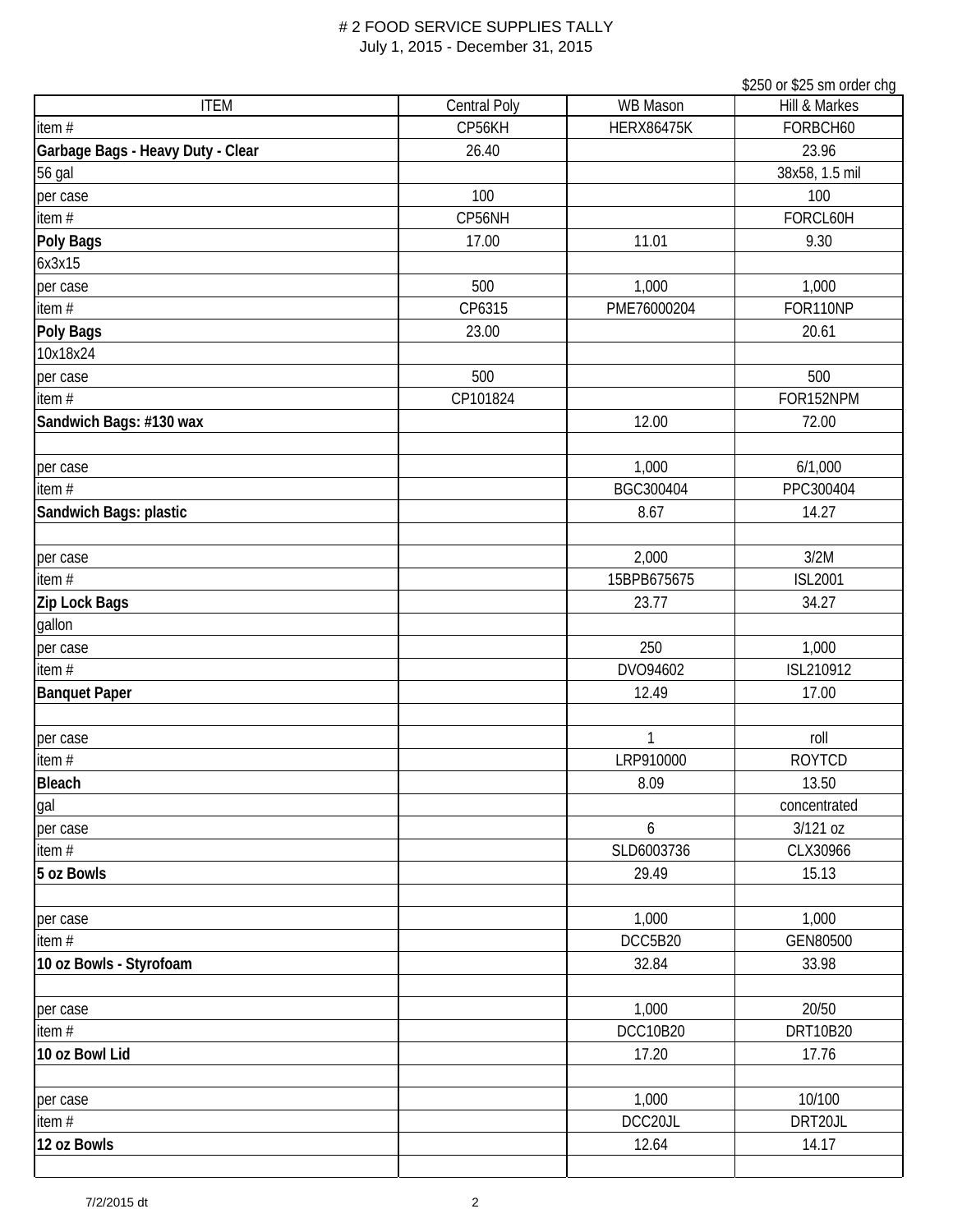|                                   |              |                 | \$250 or \$25 sm order chg |
|-----------------------------------|--------------|-----------------|----------------------------|
| <b>ITEM</b>                       | Central Poly | <b>WB Mason</b> | Hill & Markes              |
| per case                          |              | 1,000           | 8/125                      |
| item #                            |              | SGV4663120      | GEN82100                   |
| Chlorine Sanitizer Test Strip Kit |              |                 |                            |
|                                   |              |                 |                            |
| per case                          |              |                 |                            |
| item #                            |              |                 |                            |
| <b>Coffee Filters</b>             |              |                 | 5.95                       |
| 18 x 7.5                          |              |                 |                            |
| per case                          |              |                 | 250                        |
| item $#$                          |              |                 | BUNBCF250                  |
| Comet All Purpose Bleach Spray    |              | 38.54           | 42.60                      |
|                                   |              | 32 oz           |                            |
| per case                          |              | 8               | 3/gal                      |
| item $#$                          |              | PGC02287        | PNG02291                   |
| Container - Styrofoam - Hinged    |              | 14.40           | 14.76                      |
| 9x9x3                             |              |                 |                            |
| per case                          |              | 200             | 200                        |
| item $#$                          |              | DCC95HT1R       | GEN200VW                   |
| Container - Styrofoam - Hinged    |              | 18.90           | 19.11                      |
| 6x6x3                             |              |                 |                            |
| per case                          |              | 500             | 500                        |
| item $#$                          |              | SGV4665080      | GEN22500                   |
| <b>Cotton Cloth</b>               |              |                 |                            |
| 16 x 18                           |              |                 |                            |
| per case                          |              |                 |                            |
| item #                            |              |                 |                            |
| <b>Cream Cleanser</b>             |              |                 | 20.00                      |
| qt                                |              |                 | qt                         |
| per case                          |              |                 | 12                         |
| item#                             |              |                 | SMZG1325012                |
| Cup - Foam - squat - 4 oz         |              | 19.63           | 18.67                      |
|                                   |              |                 |                            |
| per case                          |              | 1,000           | 20/50                      |
| item $#$                          |              | DCC4J6          | DRT4J6                     |
| Lid for above                     |              | 10.92           | 10.33                      |
|                                   |              |                 |                            |
| per case                          |              | 1,000           | 10/100                     |
| item#                             |              | DCC6JL          | DRT6JL                     |
| Cup - Foam - squat - 8 oz         |              | 32.40           | 32.67                      |
|                                   |              |                 |                            |
| per case                          |              | 1,000           | 20/50                      |
| item $#$                          |              | DCC8SJ20        | DRT8SJ20                   |
| Lid for above                     |              | 17.20           | 17.76                      |
|                                   |              |                 |                            |
| per case                          |              | 1,000           | 10/100                     |
| item $#$                          |              | DCC20JL         | DRT20JL                    |
| Cup: Hot/Cold, 8 oz               |              | 16.90           | 16.93                      |
|                                   |              |                 |                            |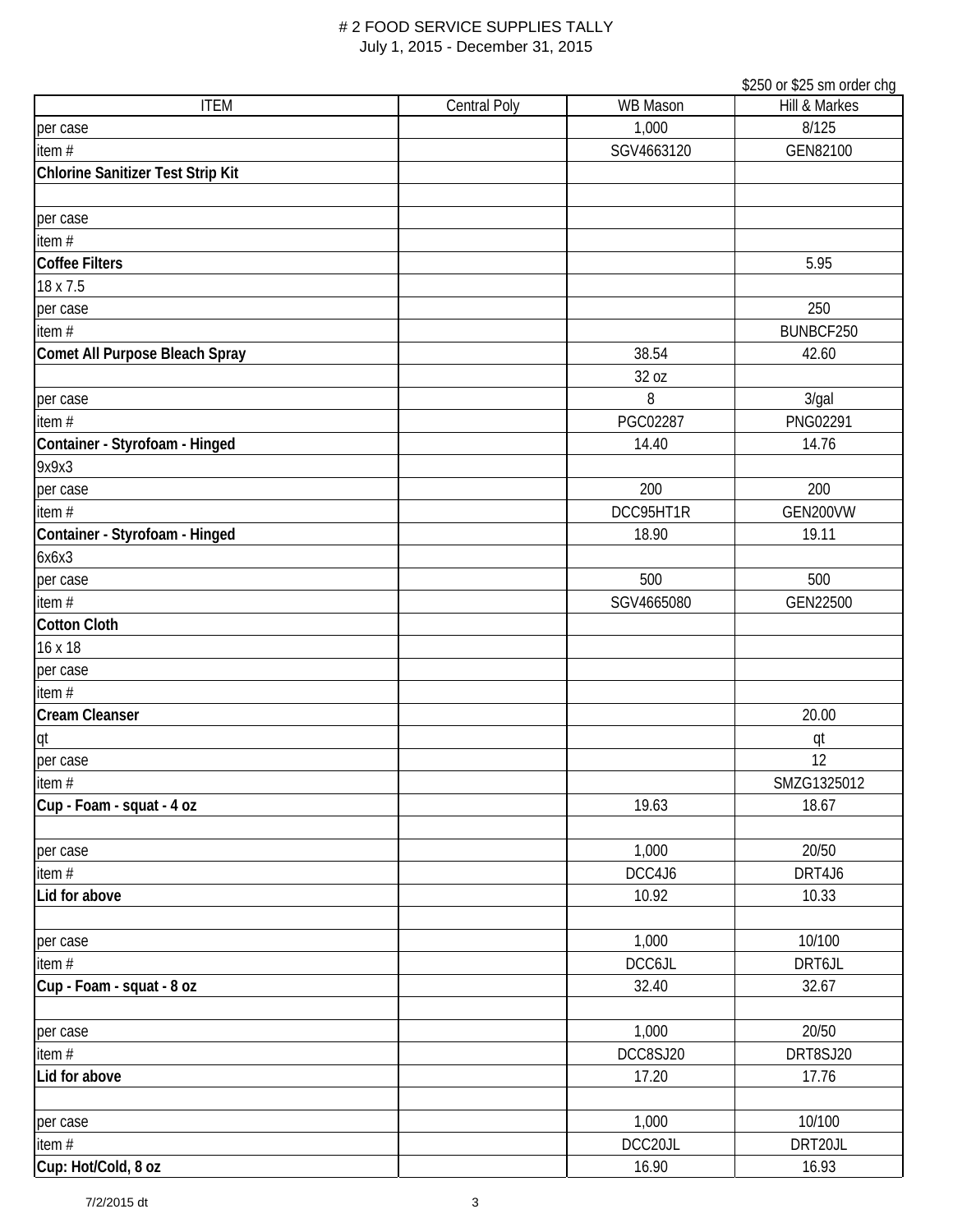|                                                    |                     |                   | \$250 or \$25 sm order chg |
|----------------------------------------------------|---------------------|-------------------|----------------------------|
| <b>ITEM</b>                                        | <b>Central Poly</b> | <b>WB Mason</b>   | Hill & Markes              |
| DC8J                                               |                     |                   |                            |
| per case                                           |                     | 1,000             | 25/40                      |
| item #                                             |                     | DCC8J8            | DRT8J8                     |
| Lid for above: Hot/Cold, 8 oz                      |                     | 10.25             | 10.56                      |
|                                                    |                     |                   |                            |
| per case                                           |                     | 1,000             | 10/100                     |
| item $#$                                           |                     | DCC8JL            | DRT8JL                     |
| Cup: Souffle, 2 oz                                 |                     | 23.67             | 24.98                      |
| DC8J                                               |                     |                   |                            |
| per case                                           |                     | 2,500             | 10/250                     |
| item $#$                                           |                     | DCC200PC          | <b>SLOB200</b>             |
| Cup Lid: Souffle, 2 oz                             |                     | 29.90             | 21.61                      |
|                                                    |                     |                   |                            |
| per case                                           |                     | 2,500             | 25/100                     |
| item $#$                                           |                     | DCCPL2N           | SLOPL2                     |
| Deli Container - clear w/lid - 12 oz - rectangular |                     | 27.90             | 22.50                      |
|                                                    |                     |                   |                            |
| per case                                           |                     | 252               | 200                        |
| item #                                             |                     | DCCC12DCPR        | GENAD12                    |
| Dinex 8 oz disposible lids for 8 oz Turnbury mugs  |                     |                   | 35.45                      |
|                                                    |                     |                   |                            |
| per case                                           |                     |                   | 1M                         |
| item $#$                                           |                     |                   | DIN30008775                |
| Dawn Dish Soap                                     |                     | 46.95             | 53.90                      |
| gal                                                |                     |                   |                            |
| per case                                           |                     | $\overline{4}$    | 4/gal                      |
| item #                                             |                     | <b>PGC57445CT</b> | PNG57445                   |
| <b>Dishwasher Detergent</b>                        |                     | 31.99             | 31.35                      |
| Cascade or equal                                   |                     | 45 oz             | 45 oz                      |
| per case                                           |                     | 9                 | 9                          |
| item #                                             |                     | PGC40148          | PNG40148                   |
| <b>Excaliber Sanitizer</b>                         |                     |                   |                            |
|                                                    |                     |                   |                            |
| per case                                           |                     |                   |                            |
| item#                                              |                     |                   |                            |
| Film - 18" x 500'                                  | 14.30               | 13.69             | 12.40                      |
|                                                    |                     | 18x2000           | 18x2000                    |
| per case                                           | 1                   |                   | roll                       |
| item#                                              | 185                 | PINE75003831      | <b>WES182</b>              |
| <b>Flash Dri</b>                                   |                     |                   | 36.95                      |
| 5 gal                                              |                     |                   |                            |
| per case                                           |                     |                   | 5 gal                      |
| item#                                              |                     |                   | SMZC0710005                |
| Gloves - latex - small - for food handling         | 38.67               | 3.79              | 34.40                      |
| for food handling                                  |                     |                   |                            |
| per case                                           | 1,000               | 100               | 10/100                     |
| item #                                             | LGPPG-S             | AKRG401           | ISL100202                  |
|                                                    |                     |                   |                            |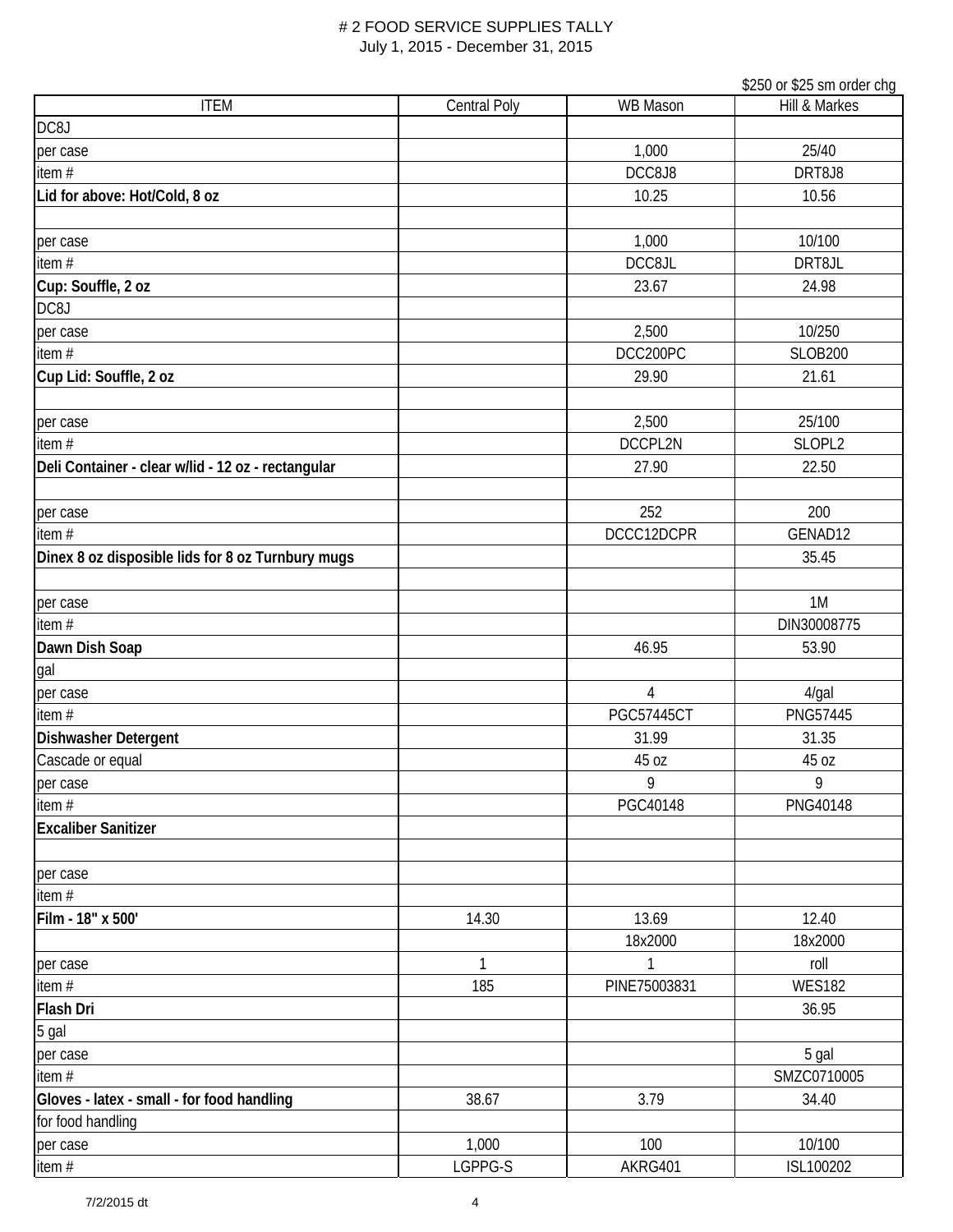|                                             |              |                 | \$250 or \$25 sm order chg |
|---------------------------------------------|--------------|-----------------|----------------------------|
| <b>ITEM</b>                                 | Central Poly | <b>WB Mason</b> | Hill & Markes              |
| Gloves - latex - medium - for food handling | 38.67        | 3.79            | 34.40                      |
| for food handling                           |              |                 |                            |
| per case                                    | 1,000        | 100             | 10/100                     |
| item #                                      | LGPPG-M      | AKRG402         | ISL100204                  |
| Gloves - latex - large - for food handling  | 38.67        | 3.79            | 34.40                      |
|                                             |              |                 |                            |
| per case                                    | 1,000        | 100             | 10/100                     |
| item $#$                                    | LGPPG-L      | AKRG403         | ISL100206                  |
| Gloves - plastic - for food handling        |              | 2.37            | 44.50                      |
|                                             |              |                 |                            |
| per case                                    |              | 500             | 10/10/100                  |
| item #                                      |              | AKRHD903500     | ISL104GB2-6                |
| <b>Hair Nets</b>                            |              | 13.37           | 102.95                     |
|                                             |              |                 | brown                      |
| per case                                    |              | 144             | 10/144                     |
| item #                                      |              | B2LHN400DBS     | FDIHN500BR                 |
| <b>Heavy Duty Floor Cleaner</b>             |              |                 | 16.95                      |
| liquid                                      |              |                 |                            |
| per case                                    |              |                 | 4 gal                      |
| item $#$                                    |              |                 | SMZB0320004                |
| <b>Laundry Detergent</b>                    |              |                 | 20.75                      |
| liquid                                      |              |                 |                            |
| per case                                    |              |                 | 4 gal                      |
| item #                                      |              |                 | SMZW420004                 |
| <b>Laundry Detergent</b>                    |              |                 | 22.60                      |
| powder                                      |              |                 |                            |
| per case                                    |              |                 | 50#                        |
| item#                                       |              |                 | SMZC0597050                |
| Lime Away                                   |              | 83.64           | 23.50                      |
|                                             |              |                 |                            |
| per case                                    |              | 4               | 4 gal                      |
| item#                                       |              | JECCL4PRO       | SMZL2125004                |
| Napkins - 1 ply                             |              | 24.57           | 24.50                      |
|                                             |              |                 |                            |
| per case                                    |              | 6,000           | 6,000                      |
| item #                                      |              | MOR1250         | <b>MOR1250MS</b>           |
| Pan Liners                                  |              | 29.65           | 32.40                      |
| 16.375" x 24.375"                           |              |                 |                            |
| per case                                    |              | 1,000           | 1,000                      |
| item $#$                                    |              | PME75003991     | PPC030025                  |
| Paper Place Mats                            |              | 17.99           | 15.11                      |
| white                                       |              |                 |                            |
| per case                                    |              | 1,000           | 1,000                      |
| item#                                       |              | HFM30659        | <b>SNF150</b>              |
| <b>Paper Place Mats</b>                     |              | 19.49           | 17.10                      |
| green                                       |              |                 |                            |
| per case                                    |              | 1,000           | 1,000                      |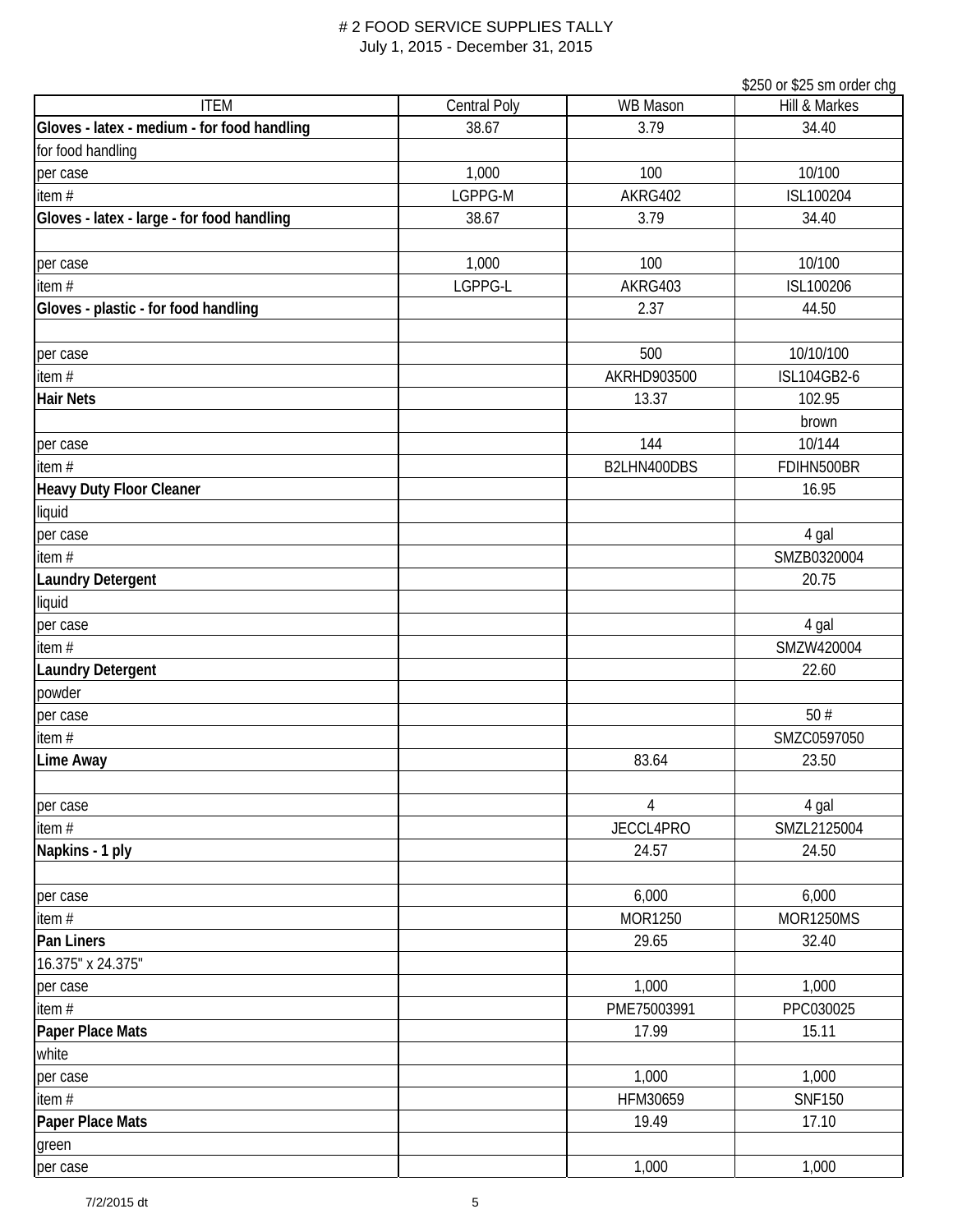|                             |                     |                     | \$250 or \$25 sm order chg |
|-----------------------------|---------------------|---------------------|----------------------------|
| <b>ITEM</b>                 | <b>Central Poly</b> | <b>WB Mason</b>     | Hill & Markes              |
| item #                      |                     | HFM310528           | SNF6025                    |
| Paper Place Mats            |                     | 19.49               | 17.10                      |
| red                         |                     |                     |                            |
| per case                    |                     | 1,000               | 1,000                      |
| item $#$                    |                     | HFM310521           | SNF6005                    |
| Paper Towels - Brown        |                     | 47.36               | 38.50                      |
| (for Towel Master)          |                     |                     |                            |
| per case                    |                     | 12                  | 12/450                     |
| item #                      |                     | GPC39002            | GPF19724                   |
| Paper Towels - White        |                     | 17.37               | 17.07                      |
| regular roll                |                     |                     | 85                         |
| per case                    |                     | 32                  | 30                         |
| item $#$                    |                     | HVN410130CT         | CAS4073A1                  |
| <b>Plastic Forks</b>        | 7.02                | 6.11                | 5.90                       |
| bulk                        |                     |                     |                            |
| per case                    | 1,000               | 1,000               | 1,000                      |
| item#                       | <b>FPPWP</b>        | <b>BWKFORKMWPP</b>  | NPP406010                  |
| <b>Plastic Knives</b>       | 7.02                | 6.11                | 5.90                       |
| bulk                        |                     |                     |                            |
| per case                    | 1,000               | 1,000               | 1,000                      |
| item#                       | <b>KNPPWP</b>       | <b>BWKKNIFEMWPP</b> | NPP406017                  |
| <b>Plastic Spoons</b>       | 7.02                | 6.11                | 5.90                       |
| bulk                        |                     |                     |                            |
| per case                    | 1,000               | 1,000               | 1,000                      |
| item #                      | <b>TSPPWP</b>       | <b>BWKSPOONMWPP</b> | NPP406014                  |
| <b>Plastic Wrap</b>         | 14.99               | 13.69               | 12.40                      |
| 18 x 2,000                  |                     |                     |                            |
| per case                    |                     |                     |                            |
| item#                       | 182                 | PME75003831         | <b>WES182</b>              |
| Plates - paper - 6"         |                     | 11.74               | 9.80                       |
|                             |                     |                     |                            |
| per case                    |                     | 1,000               | 10/100                     |
| item#                       |                     | AJMPP66REWH         | ASP10106                   |
| Plates - paper - 9"         |                     | 15.78               | 18.30                      |
|                             |                     | 1,000               | 12/100                     |
| per case<br>item #          |                     | AJMPP96REWH         | ASP121005                  |
|                             |                     | 13.24               | 13.80                      |
| Plates - styrofoam - 9"     |                     |                     |                            |
| per case                    |                     | 500                 | 4/125                      |
| item $#$                    |                     | DCC9PWCR            | GEN80900                   |
| Plates - styrofoam - 10.25" |                     | 25.49               | 27.74                      |
|                             |                     |                     |                            |
| per case                    |                     | 500                 | 500                        |
| item#                       |                     | CDCC10PWCR          | GEN81000                   |
| Powder Cleaner              |                     | 16.34               | 21.35                      |
| qt                          |                     | 21 oz               | 21 oz                      |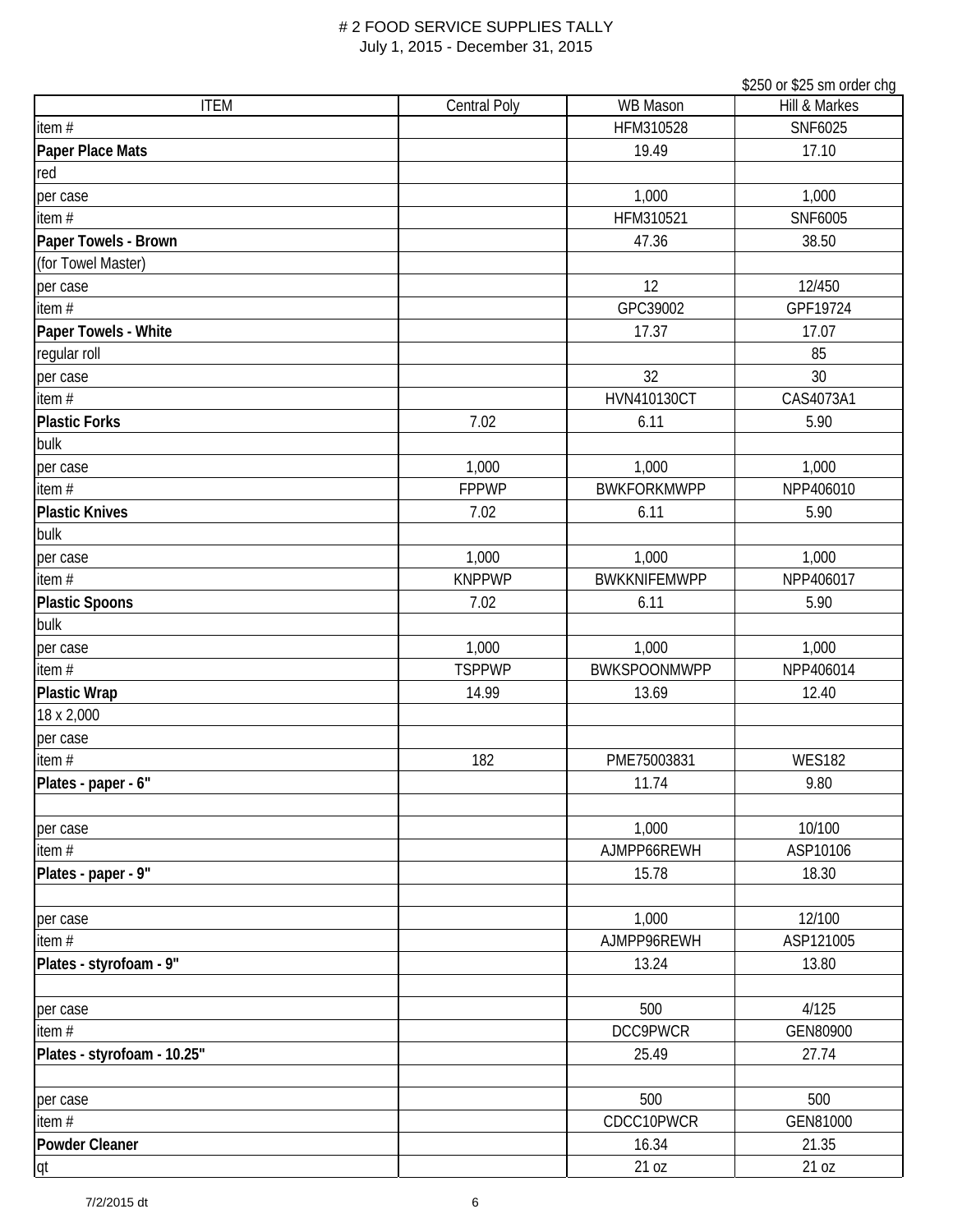|                                     |                     |                   | \$250 or \$25 sm order chg |
|-------------------------------------|---------------------|-------------------|----------------------------|
| <b>ITEM</b>                         | <b>Central Poly</b> | <b>WB Mason</b>   | Hill & Markes              |
| per case                            |                     | 24                | 24                         |
| item $#$                            |                     | CALICCP752088     | CAL752088                  |
| Sacks 1/6                           |                     | 12.25             | 30.15                      |
|                                     |                     |                   |                            |
| per case                            |                     | 1,000             | 500                        |
| item#                               |                     | ANP16TSAC         | DUO80076                   |
| <b>Scotch Brite Pads</b>            |                     | 4.57              | 11.55                      |
|                                     |                     |                   |                            |
| per case                            |                     | 20                | 6/10                       |
| item#                               |                     | <b>PAD196</b>     | DSCMD69                    |
| Speedball Cleaner                   |                     |                   | 18.85                      |
|                                     |                     |                   | qt                         |
| per case                            |                     |                   | 12                         |
| item $#$                            |                     |                   | SMZC0595012                |
| <b>Stainless Steel Scrubber</b>     |                     | 10.58             | 41.00                      |
|                                     |                     |                   |                            |
| per case                            |                     | 12                | 6/12                       |
| item $#$                            |                     | PAD <sub>50</sub> | <b>ROYS7756</b>            |
| Tray - aluminum - 3 compartment HDM |                     | 35.25             | 42.52                      |
|                                     |                     |                   | w/lid                      |
| per case                            |                     | 250               | 250                        |
| item #                              |                     | WPPP73930CP       | <b>PEN73930C</b>           |
| <b>Water Test Strips</b>            |                     |                   |                            |
| QUAQR 7347636                       |                     |                   |                            |
| per case                            |                     |                   |                            |
| item $#$                            |                     |                   |                            |
| Wypalls x 60                        |                     | 12.80             | 13.30                      |
| 2 ply / 85 sht                      |                     |                   |                            |
| per case                            |                     | 180               | 180                        |
| item#                               |                     | KCC34015          | KIM34015                   |
| Zappers All Purpose Towel           |                     |                   | 65.20                      |
| blue                                |                     |                   |                            |
| per case                            |                     |                   | 150                        |
| item #                              |                     |                   | CHX03120011                |
| 3 Compartment Trays                 |                     |                   | 148.46                     |
| Oliver                              |                     |                   |                            |
| per case                            |                     |                   | 600                        |
| item $#$                            |                     |                   | OLV2103                    |
| 32 oz Spray Bottle                  |                     | .42               | .42                        |
|                                     |                     |                   |                            |
| per case                            |                     | ea                | ea                         |
| item $#$                            |                     | COCP93266         | <b>IMP5032WG</b>           |
| Trigger Sprayer for 32 oz Bottle    |                     | .42               | .41                        |
|                                     |                     |                   |                            |
| per case                            |                     | ea                | ea                         |
| item #                              |                     | COCP902RW9        | <b>IMP4902</b>             |
| Apex Dishwasher Solid               |                     |                   | 97.87                      |
|                                     |                     |                   |                            |